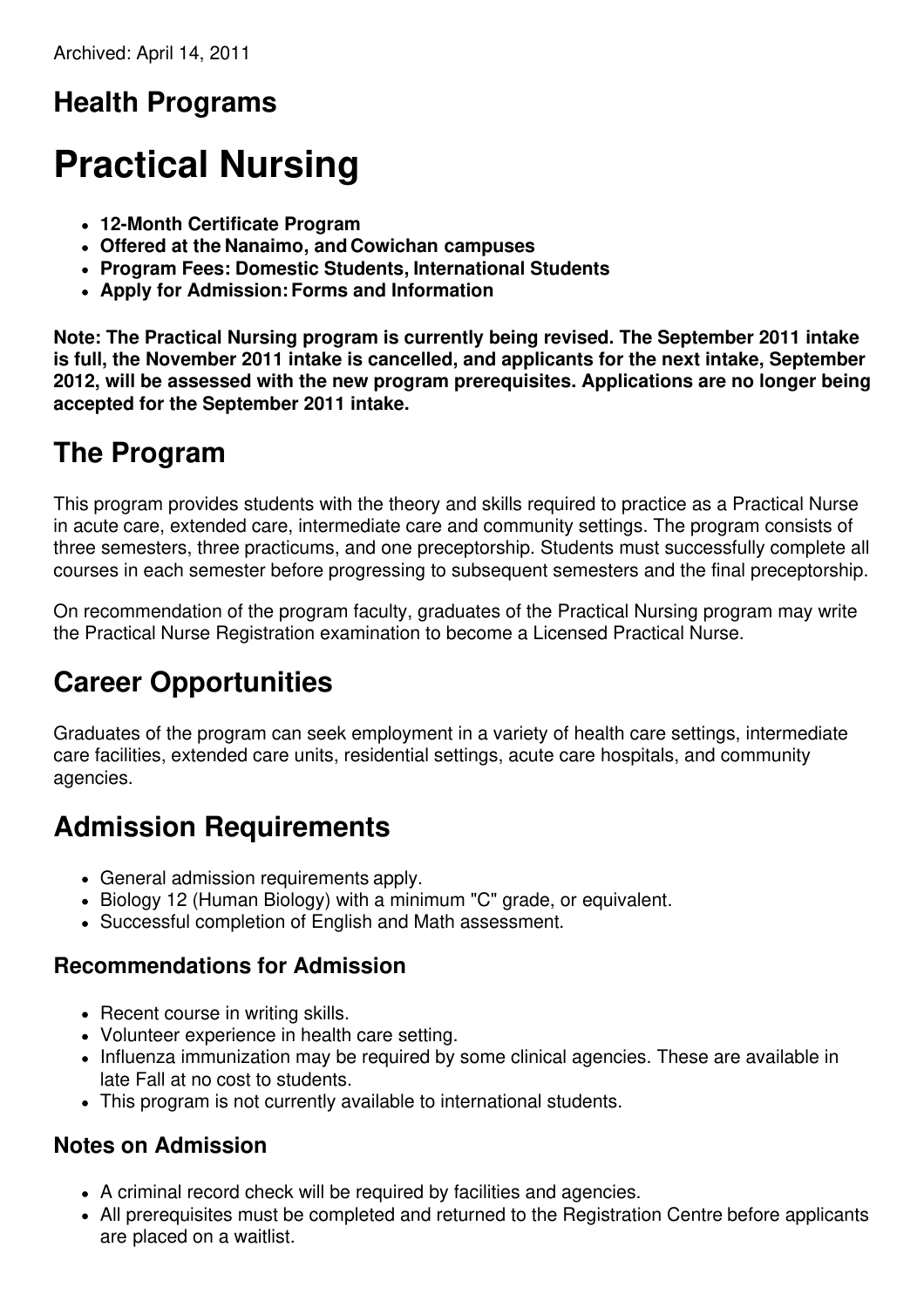- Completed Immunization Requirements Form is required for the first day of classes. Applicants must provide evidence of a negative tuberculin test, taken no more than six months prior to the date of application, or evidence of an appropriate follow-up if tuberculin test is positive.
- An interview may be required.
- C.P.R. level "C" certificate (presumed to include 1 person, 2 persons, infant CPR and choking victim) is required for the **first day** of classes.
- Proof of W.H.M.I.S. training is required for the **first day** of classes. *Note:* An online W.H.M.I.S course can be taken through the Vancouver Island University Powell River Campus.
- Proof of Nonviolent Crisis Intervention training or approved equivalent is required prior to first practicum.
- This program is not currently available to international students.

# **Start Date and Application Deadline**

At the Nanaimo campus the 12-month program starts in September. At the Cowichan campus the program starts in August. For further information regarding available intake dates and program contacts check the Program Availability List for the Nanaimo and Cowichan campuses.

**Note: The Practical Nursing program is currently being revised. The September 2011 intake is full, the November 2011 intake is cancelled, and applicants for the next intake, September 2012, will be assessed with the new program prerequisites. Applications are no longer being accepted for the September 2011 intake.**

# **Program Outline**

| <b>Semester 1</b>                                    | <b>Hours</b> |
|------------------------------------------------------|--------------|
| PNUR 116T - (Nursing Arts/Clinical I)                | 9            |
| PNUR 151T - (Health I: Health Promotion/Prevention)  | 5            |
| PNUR 161T - (Healing I: Health Promotion/Prevention) | 4            |
| PNUR 171T - (Human Relationships I)                  | 3            |
| PNUR 181T - (Professional Issues I)                  | 3            |
| PNUR 191T - (Human Anatomy and Physiology)           | 4            |
| PNUR 117T - (Practicum I)                            | 84           |

| <b>Semester 2</b>                      | <b>Hours</b> |
|----------------------------------------|--------------|
| PNUR 118T - (Nursing Arts/Clinical II) | 11           |
| PNUR 142T - (Pharmacology)             | 3            |
| PNUR 152T - (Health II: Gerontology)   | 11           |
| PNUR 162T - (Healing II: Gerontology)  | 11           |
| PNUR 172T - (Human Relationships II)   | 3            |
| PNUR 119T - (Practicum II)             | 168          |